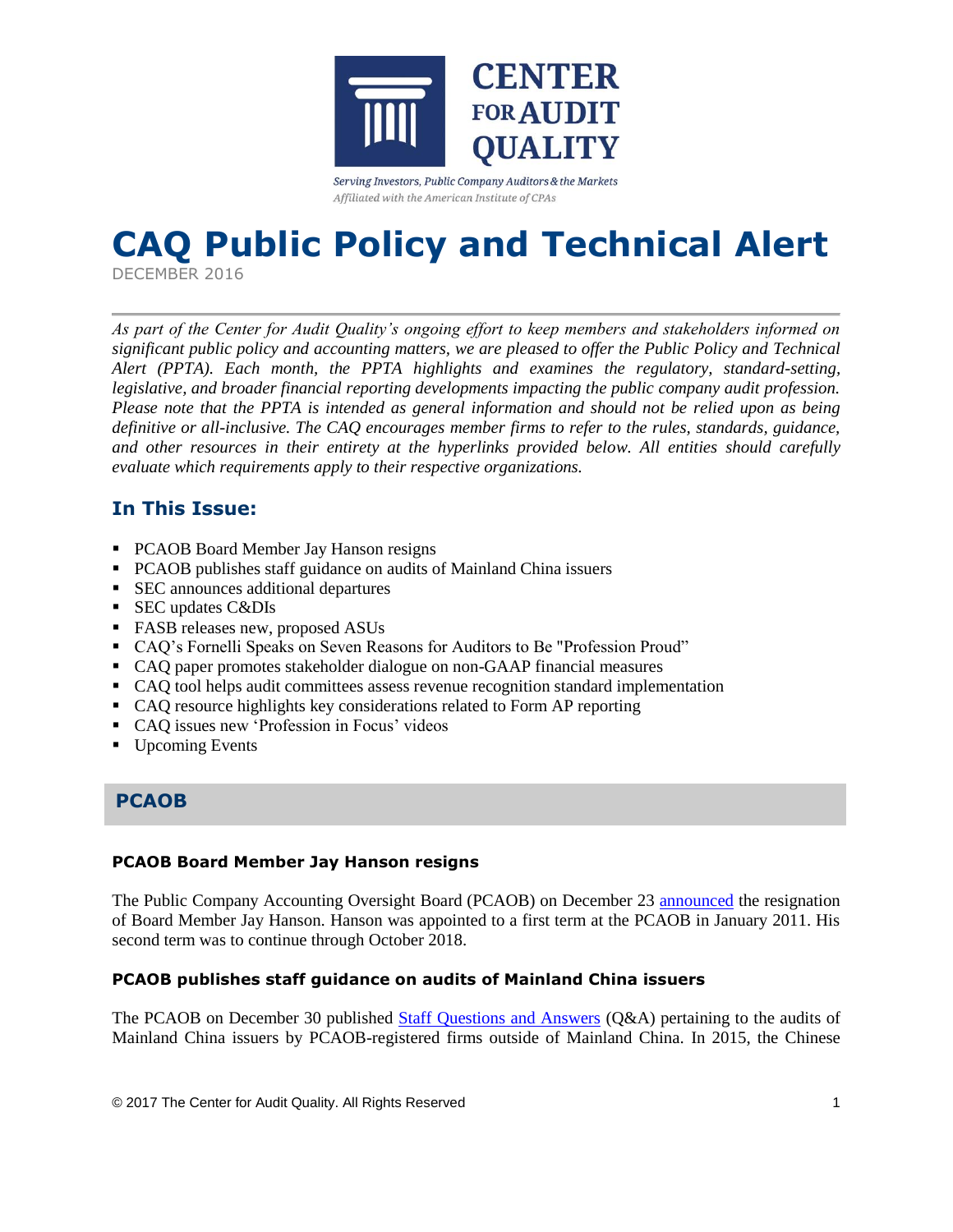Ministry of Finance implemented *Interim Provisions on Auditing Operations Conducted by Accounting Firms Concerning the Overseas Listing of Domestic Chinese Companies* (the "MOF Rule"). The MOF Rule governs the conduct of auditors based outside of Mainland China that perform audit work in Mainland China. The Q&A represents the PCAOB staff's answers to questions received by the PCAOB from registered public accounting firms about the application of certain PCAOB requirements when a PCAOB-registered firm based outside of Mainland China provides audit services in Mainland China that the Firm understands to be subject to the MOF Rule. The staff's answers provided in the Q&A do not constitute Board rules, nor have they been approved by the Board.

One of the five questions answered in the document is whether the MOF Rule has any impact on a registered firm's obligations to provide its audit documentation and other information to the PCAOB in PCAOB inspections and investigations. In the staff's view, the answer is no.

## **SEC**

## **SEC announces additional departures**

The Securities and Exchange Commission (SEC) announced the departure of three high-level staff members.

- On December 2, [Mark Flannery,](https://www.sec.gov/news/pressrelease/2016-254.html) Chief Economist and Director of the Division of Economic and Risk Analysis (DERA) announced that he plans to leave by the end of 2016. He has held the positions since September 2014. Upon Flannery's departure, Scott Bauguess, the Deputy Chief Economist and DERA Deputy Director, will become the acting Chief Economist and acting Director of DERA.
- On December 6, [Keith Higgins,](https://www.sec.gov/news/pressrelease/2016-258.html) Director of the SEC's Division of Corporation Finance (Division), plans to leave in early January. He has held the position since June 2013. Upon his departure, Shelley Parratt, Deputy Director for the Division, will become the acting Director. Parratt has served previously as acting Director. She has served as Deputy Director of the Division since 2003, and has been responsible for assisting in strategic planning and developing Division policies and procedures and overseeing the disclosure review program.
- On December 8, Enforcement Director [Andrew Ceresney](https://www.sec.gov/news/pressrelease/2016-259.html) announced that he will leave by the end of 2016. During his four-year tenure, the SEC filed more than 2,850 enforcement actions and obtained judgments and orders totaling more than \$13.8 billion in monetary sanctions. The SEC also charged over 3,300 companies and over 2,700 individuals, including many CEOs, CFOs, and other senior corporate officers. Upon Ceresney's departure, Stephanie Avakian, Deputy Director of the Enforcement Division, will become the acting Director.

### **SEC updates C&DIs**

The SEC Division of Corporation Finance updated the following Compliance and Disclosure Interpretations (C&DIs) in December:

- **Exchange Act Rules**
	- o Sections 110 to 119. Definitions: Rules 3a11-1 to 3b-19 (Updated 12/8/16)
		- [New C&DI 110.02](https://www.sec.gov/divisions/corpfin/guidance/exchangeactrules-interps.htm#110.02)
		- [New C&DI 110.03](https://www.sec.gov/divisions/corpfin/guidance/exchangeactrules-interps.htm#110.03)
		- [New C&DI 110.04](https://www.sec.gov/divisions/corpfin/guidance/exchangeactrules-interps.htm#110.04)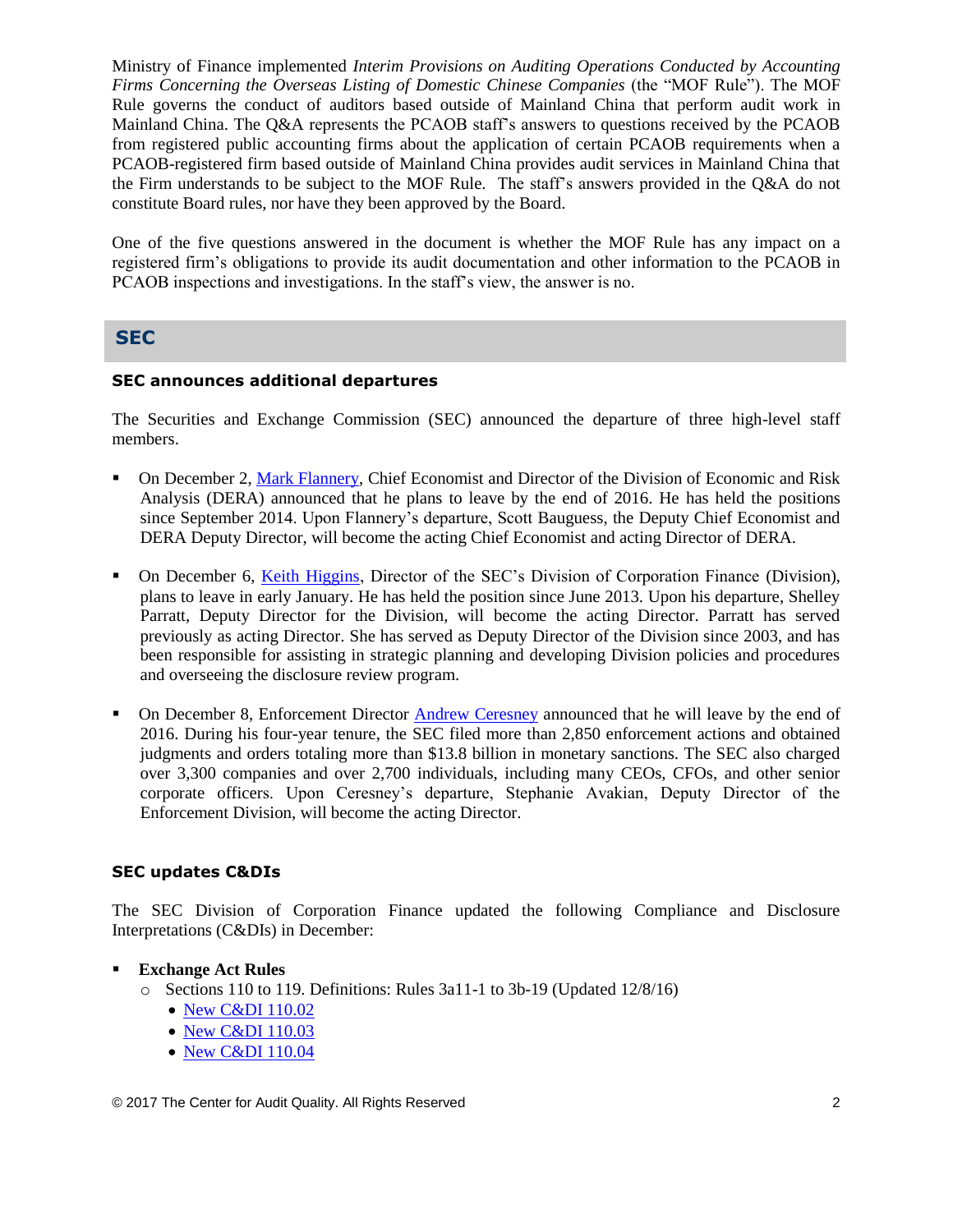- [New C&DI 110.05](https://www.sec.gov/divisions/corpfin/guidance/exchangeactrules-interps.htm#110.05)
- [New C&DI 110.06](https://www.sec.gov/divisions/corpfin/guidance/exchangeactrules-interps.htm#110.06)
- [New C&DI 110.07](https://www.sec.gov/divisions/corpfin/guidance/exchangeactrules-interps.htm#110.07)
- [New C&DI 110.08](https://www.sec.gov/divisions/corpfin/guidance/exchangeactrules-interps.htm#110.08)
- o Sections 150 to 159. Extensions and Temporary Exemptions; Definitions: Rules 12g-1 to 12h-6 (Updated 12/8/16)
	- Section 150. Rule 12g-3: [New C&DI 150.02](https://www.sec.gov/divisions/corpfin/guidance/exchangeactrules-interps.htm#150.02)
	- Section 155. Rule 12h-6: [New C&DI 155.01](https://www.sec.gov/divisions/corpfin/guidance/exchangeactrules-interps.htm#155.01)

**Securities Act Rules**

- o Section 138. Rule 144A Private Resales of Securities to Institutions (Updated 12/8/16)
	- [New C&DI 138.05](https://www.sec.gov/divisions/corpfin/guidance/securitiesactrules-interps.htm#138.05)
	- [New C&DI 138.06](https://www.sec.gov/divisions/corpfin/guidance/securitiesactrules-interps.htm#138.06)
	- [New C&DI 138.07](https://www.sec.gov/divisions/corpfin/guidance/securitiesactrules-interps.htm#138.07)
	- [New C&DI 138.08](https://www.sec.gov/divisions/corpfin/guidance/securitiesactrules-interps.htm#138.08)
	- [New C&DI 138.09](https://www.sec.gov/divisions/corpfin/guidance/securitiesactrules-interps.htm#138.09)
	- [New C&DI 138.10](https://www.sec.gov/divisions/corpfin/guidance/securitiesactrules-interps.htm#138.10)

## o Section 203. Rule 405 – Definition of Terms (Updated 12/8/16)

- [New C&DI 203.17](https://www.sec.gov/divisions/corpfin/guidance/securitiesactrules-interps.htm#203.17)
- [New C&DI 203.18](https://www.sec.gov/divisions/corpfin/guidance/securitiesactrules-interps.htm#203.18)
- [New C&DI 203.19](https://www.sec.gov/divisions/corpfin/guidance/securitiesactrules-interps.htm#203.19)
- [New C&DI 203.20](https://www.sec.gov/divisions/corpfin/guidance/securitiesactrules-interps.htm#203.20)
- [New C&DI 203.21](https://www.sec.gov/divisions/corpfin/guidance/securitiesactrules-interps.htm#203.21)
- [New C&DI 203.22](https://www.sec.gov/divisions/corpfin/guidance/securitiesactrules-interps.htm#203.22)
- [New C&DI 203.23](https://www.sec.gov/divisions/corpfin/guidance/securitiesactrules-interps.htm#203.23)
- o Section 276. Rule 902 Definitions (Updated 12/8/16) • [New C&DI 276.01](https://www.sec.gov/divisions/corpfin/guidance/securitiesactrules-interps.htm#276.01)
- o Section 277. Rule 903 Offers or Sales of Securities by the Issuer, a Distributor, Any of their Respective Affiliates, or Any Person Acting on Behalf of Any of the Foregoing; Conditions Relating to Specific Securities (Updated 12/8/16)
	- [New C&DI 277.02](https://www.sec.gov/divisions/corpfin/guidance/securitiesactrules-interps.htm#277.02)
	- [New C&DI 277.03](https://www.sec.gov/divisions/corpfin/guidance/securitiesactrules-interps.htm#277.03)
	- [New C&DI 277.04](https://www.sec.gov/divisions/corpfin/guidance/securitiesactrules-interps.htm#277.04)
	- [New C&DI 277.05](https://www.sec.gov/divisions/corpfin/guidance/securitiesactrules-interps.htm#277.05)
	- [New C&DI 277.06](https://www.sec.gov/divisions/corpfin/guidance/securitiesactrules-interps.htm#277.06)

### **Exchange Act Forms**

- o Section 110. Form 20-F (Updated 12/8/16)
	- [New C&DI 110.03](https://www.sec.gov/divisions/corpfin/guidance/exchangeactforms-interps.htm#110.03)
	- [New C&DI 110.04](https://www.sec.gov/divisions/corpfin/guidance/exchangeactforms-interps.htm#110.04)
	- [New C&DI 110.05](https://www.sec.gov/divisions/corpfin/guidance/exchangeactforms-interps.htm#110.05)
	- [New C&DI 110.06](https://www.sec.gov/divisions/corpfin/guidance/exchangeactforms-interps.htm#110.06)
	- [New C&DI 110.07](https://www.sec.gov/divisions/corpfin/guidance/exchangeactforms-interps.htm#110.07)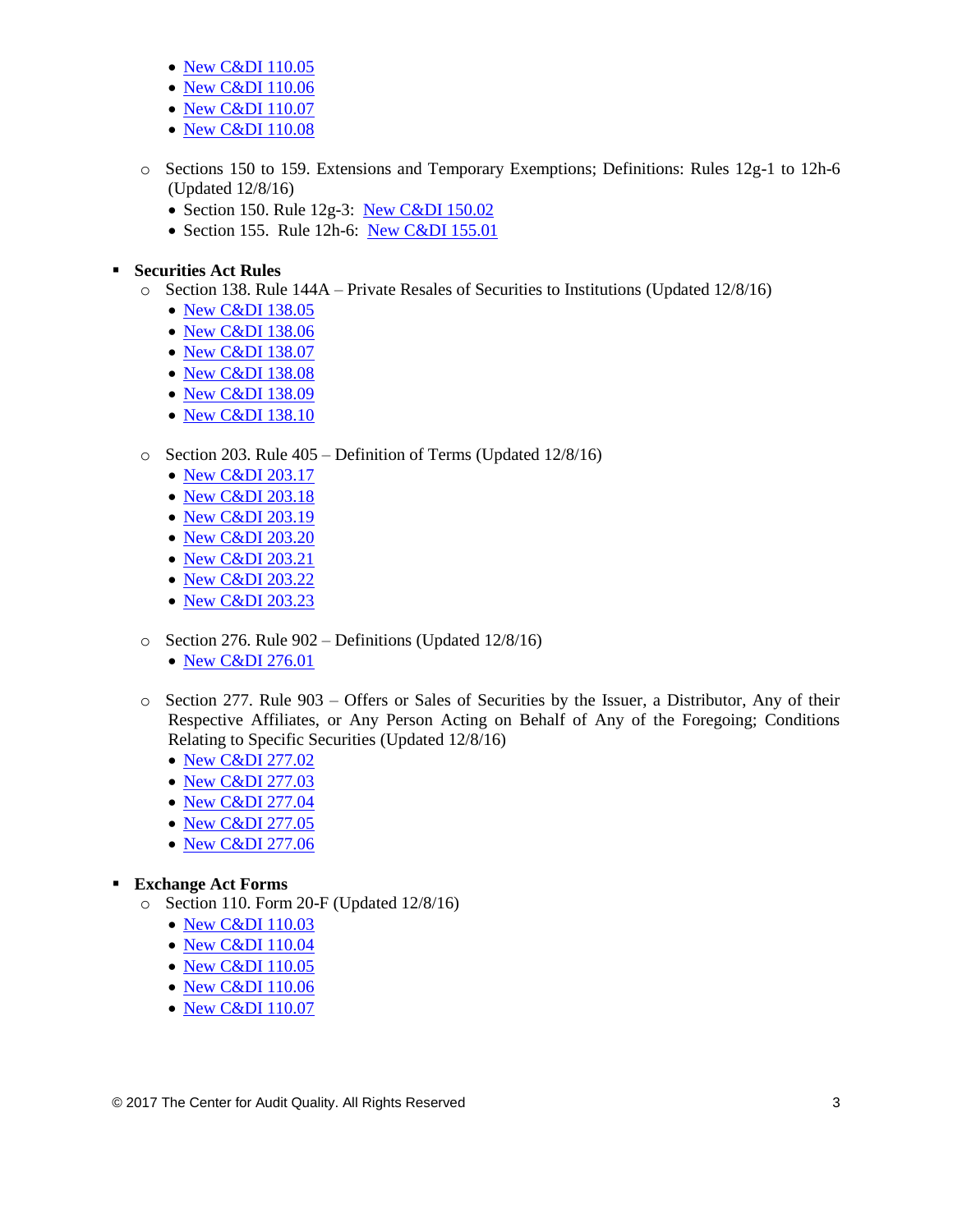### **Securities Act Forms**

- o Section 102. F-Series Forms Generally (Updated 12/8/16)
	- [New C&DI 102.03](https://www.sec.gov/divisions/corpfin/guidance/safinterp.htm#102.03)
	- [New C&DI 102.04](https://www.sec.gov/divisions/corpfin/guidance/safinterp.htm#102.04)

## **FASB**

#### **FASB releases new, proposed ASUs**

In December, the Financial Accounting Standards Board (FASB) issued two new and one Proposed Accounting Standards Updates (ASUs):

ASU 2016-19, *[Technical Corrections and Improvements](http://fasb.org/jsp/FASB/Document_C/DocumentPage?cid=1176168696420&acceptedDisclaimer=true)*

Issued on December 14, the amendments in the ASU represent changes to clarify, correct errors, or make minor improvements to the *FASB Accounting Standards Codification*® (Codification). The amendments make the Codification easier to understand and easier to apply by eliminating inconsistencies and providing clarifications. Most of the amendments in this ASU do not require transition guidance and are effective upon issuance of this ASU.

 ASU 2016-20, *[Technical Corrections and Improvements to Topic 606, Revenue from Contracts with](http://fasb.org/jsp/FASB/Document_C/DocumentPage?cid=1176168723765&acceptedDisclaimer=true)  [Customers](http://fasb.org/jsp/FASB/Document_C/DocumentPage?cid=1176168723765&acceptedDisclaimer=true)*

Issued on December 21, the amendments in the ASU affect narrow aspects of the guidance issued in ASU 2014-09, *Revenue from Contracts with Customers (Topic 606)*. The effective date and transition requirements for the amendments are the same as the effective date and transition requirements for Topic 606 (and any other Topic amended by ASU 2014-09 which was deferred by one year by ASU 2015-14, *Revenue from Contracts with Customers (Topic 606): Deferral of the Effective Date*).

Proposed ASU, *[Distinguishing Liabilities from Equity \(Topic 480\)](http://www.fasb.org/jsp/FASB/Document_C/DocumentPage?cid=1176168661829&acceptedDisclaimer=true)*

Issued on December 12, the two-part proposal addresses issues identified as a result of the complexity associated with applying U.S. GAAP for certain financial instruments with characteristics of liabilities and equity.

Part I addresses the complexity of accounting for certain financial instruments with down round features. Down round features are features of certain equity-linked instruments (or embedded features) that result in the strike price being reduced on the basis of the pricing of future equity offerings. Current accounting guidance creates cost and complexity for entities that issue financial instruments (such as warrants and convertible instruments) with down round features that require fair value measurement of the entire instrument or conversion option.

Part II addresses the difficulty of navigating Subtopic 480-10, *Distinguishing Liabilities from Equity – Overall*, because of the existence of extensive pending content in the Codification. This pending content is the result of the indefinite deferral of accounting requirements about mandatorily redeemable financial instruments of certain nonpublic entities and certain mandatorily redeemable non-controlling interests.

The deadline for submitting comments is February 6, 2017.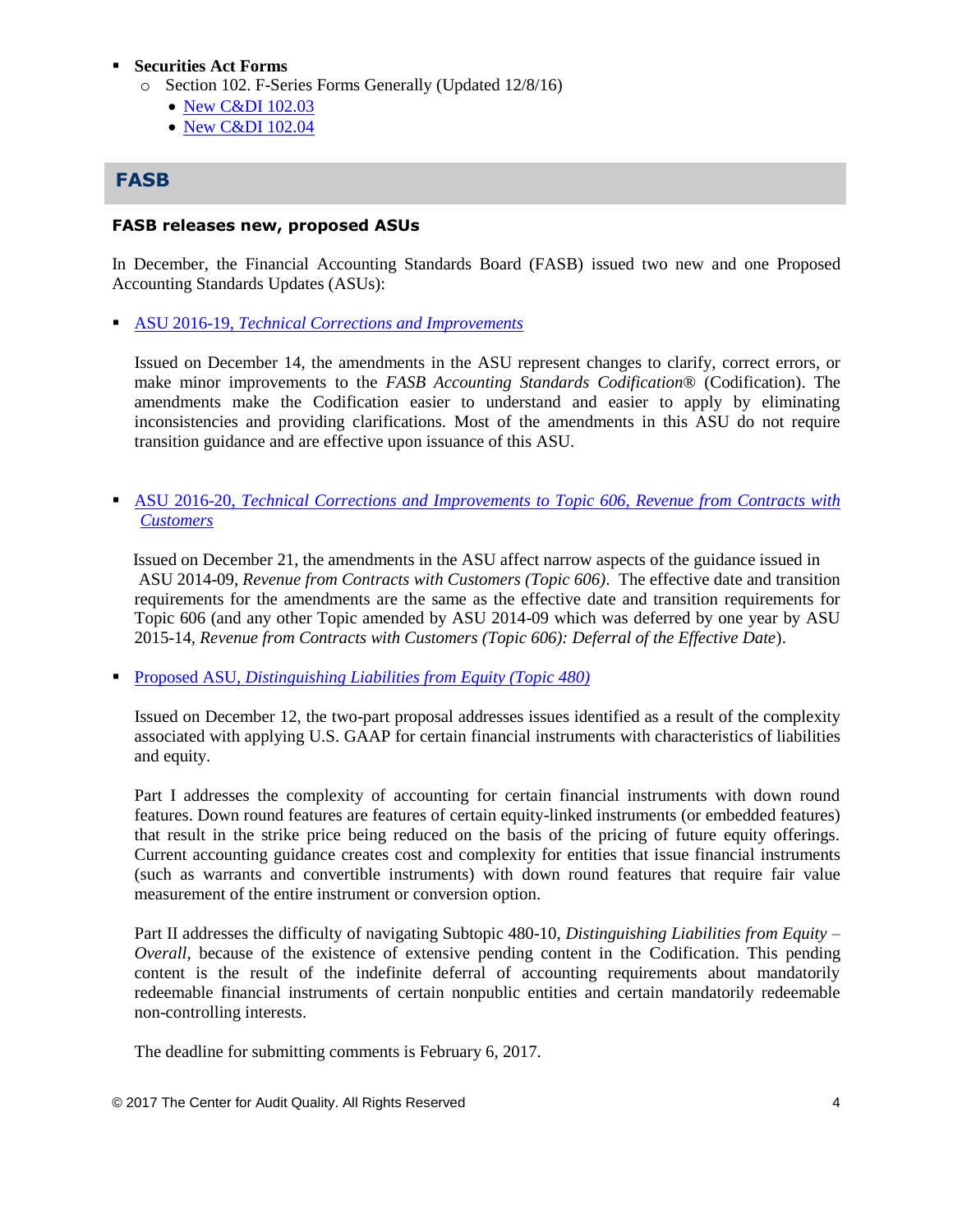# **CAQ Updates**

## **CAQ's Fornelli Speaks on Seven Reasons for Auditors to Be "Profession Proud"**

Robust U.S. investor confidence, increasing transparency around the oversight of the audit process, and the profession's constructive rapport with policymakers are among the reasons why public company auditors should feel "profession proud," said Center for Audit Quality (CAQ) Executive Director Cindy [Fornelli in a December 5 speech.](http://www.thecaq.org/center-audit-quality-update-profession-proud) Her remarks were given before the AICPA's 2016 Conference on SEC and PCAOB Developments, held in Washington, DC.

Fornelli opened with reflections on the 10-year anniversary of the CAQ's founding, which will take place in 2017. "The CAQ and the public company auditing profession have come a long way since 2007," she said.

Fornelli then briefed attendees on various initiatives and developments that should be sources of pride for the public company auditing profession. These include the profession's work to foster conversation around non-GAAP financial measures and other pressing topics, its proactive efforts on cybersecurity, and its global engagement on social media and elsewhere to attract the best and brightest to careers in accounting and auditing.

"Judging by the hard work we are currently doing," Fornelli said, "10 years from now, the CAQ and the public company auditing profession will be even stronger than we are today, to the benefit of companies, investors, and markets."

### **CAQ paper promotes stakeholder dialogue on non-GAAP financial measures**

The CAQ on December 5 published *[Non-GAAP Financial Measures: Continuing the Conversation](http://www.thecaq.org/non-gaap-financial-measures-continuing-conversation)* to foster conversation across the financial reporting supply chain regarding the preparation, presentation, and use of such measures.

The paper explores the issue of non-GAAP information, providing context on its definition and use, pertinent regulatory developments, and the current level of auditor involvement. While generally, auditors do not audit non-GAAP metrics, the paper notes, audit committees and management may consider using auditors as a sounding board when evaluating them. The paper also compiles sets of suggested questions for stakeholder groups to consider as it relates to their preparation or use of non-GAAP financial measures.

*Non-GAAP Financial Measures: Continuing the Conversation* builds on the CAQ's June 2016 publication, *[Questions on Non-GAAP Measures: A Tool for Audit Committees](http://www.thecaq.org/questions-non-gaap-measures-tool-audit-committees)*. The CAQ plans to use the questions in these papers at round-tables and panels to further the dialogue around non-GAAP financial measures.

#### **CAQ tool helps audit committees assess revenue recognition standard implementation**

The CAQ on December 13 released a tool to help audit committees assess a company's implementation of the new revenue recognition standard, which will take effect for many public companies on January 1, 2018. *[Preparing for the New Revenue Recognition Standard](http://thecaq.org/preparing-new-revenue-recognition-standard-tool-audit-committees)* – *A Tool for Audit Committees* is organized into four sections: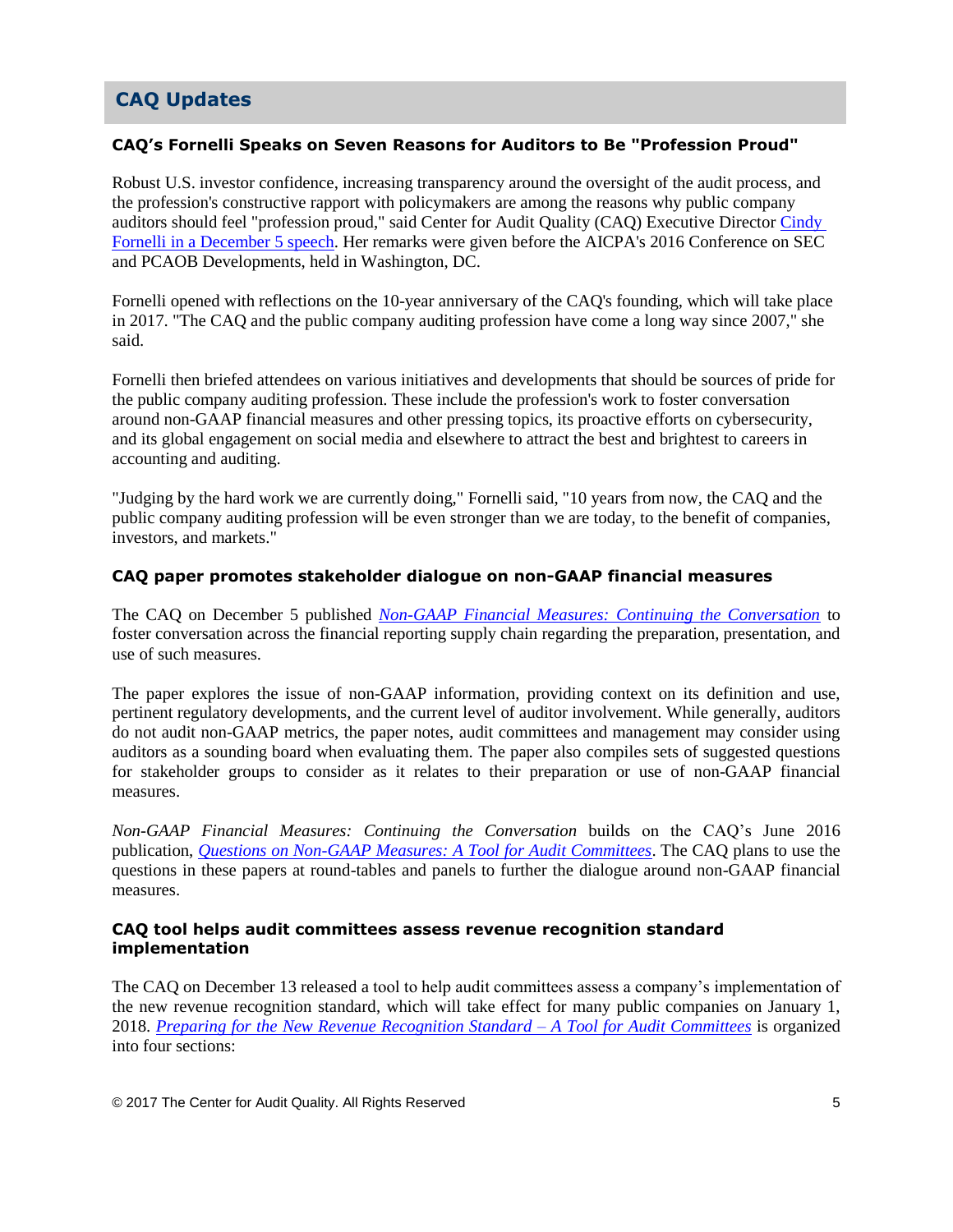- 1. *Understanding the New Revenue Recognition Standard – What Is It?* This section provides a brief overview of the core principles of the standard.
- 2. *Evaluating the Company's Impact Assessment – How Will Revenue Recognition Change?* This section assists audit committees in discussing with management and auditors the impact of the new standard due to various factors related to the company's business.
- 3. *Evaluating the Implementation Project Plan – How Do We Need to Prepare?* This section assists audit committees in their efforts to understand and evaluate management's implementation project plan.
- 4. *Other Implementation Considerations – What Else Do We Need to Consider?* This section assists audit committees with other considerations such as transition decisions and new disclosure requirements.

The tool also offers audit committees a list of resources on revenue recognition that have been developed by CAQ member firms and the American Institute of CPAs.

## **CAQ resource highlights key considerations related to Form AP reporting**

The CAQ on December 19 published [Alert No. 2016-03,](http://thecaq.org/caq-alert-2016-03-form-ap-auditor-reporting-certain-audit-participants) Form AP, *Auditor Reporting of Certain Audit Participants,* to assist audit firms with implementation of the reporting requirements of the PCAOB Rules 3210 and 3211, *Rules of the Board to Require Disclosure of Certain Participants in the Audit on Form AP*.

The alert highlights select provisions related to Form AP, *Auditor Reporting of Certain Audit Participants* reporting requirements. Information presented in the alert also could be used by member firms in communicating certain aspects of Form AP requirements to audit committees, tailored to the facts and circumstances of the audit engagement.

### **CAQ issues new 'Profession in Focus' videos**

The CAQ issued two new episodes of its online video series, *Profession in Focus*:

- [Episode 36](https://www.youtube.com/watch?v=GUXcBqi9B8o&feature=youtu.be) features Caroline Tsay, Chief Digital Officer and General Manager at Hewlett Packard Enterprise Software. Tsay, who sits on the boards of Rosetta Stone and Travelzoo, discusses innovation, board strategy, diversity, and advice for new directors.
- [Episode 37](https://www.youtube.com/watch?v=xcWVNy9db4Y&feature=youtu.be) features Sara Mathew, who serves on the boards of the Campbell Soup Company, Inc., Freddie Mac, and Shire plc. Mathew – formerly the Chairman, President, and Chief Executive Officer of Dun & Bradstreet – provides views on financial expertise for audit committees, the importance of contrarian thinking, cybersecurity, and boardroom diversity.

## **Upcoming Events**

### **January 12-14**

American Accounting Association Auditing Section Midyear Meeting, Orlando, FL [\(Link\)](http://aaahq.org/Meetings/2017/Auditing-Section-Midyear-Meeting)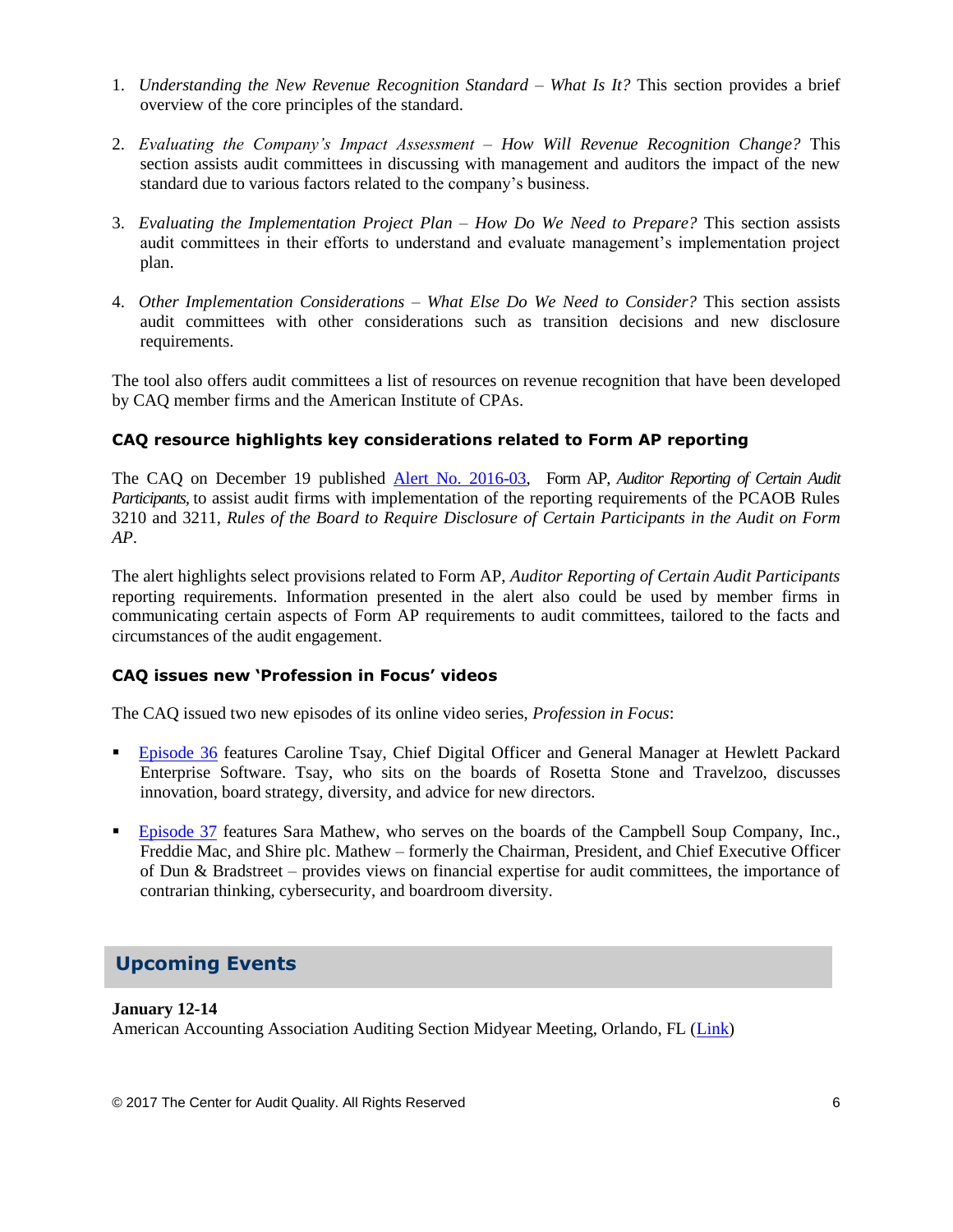**January 16-20** IASB Board Meeting, London, UK [\(Link\)](http://www.ifrs.org/Meetings/Pages/IASB-Meeting-January-2017.aspx)

**January 19** National Association of Corporate Directors Event: Audit Committee Agendas 2017, Chicago, IL [\(Link\)](https://chicago.nacdonline.org/Events/EventDetail.cfm?ItemNumber=28524&RDtoken=14941&userID=)

**January 27-28** American Accounting Association Financial Accounting and Reporting Section Midyear Meeting, Charlotte, NC [\(Link\)](http://aaahq.org/Meetings/2017/Financial-Accounting-And-Reporting-Section)

**January 31** U.S. Chamber of Commerce Event, "Essential Information: Modernizing our Corporate Disclosure System," Washington, DC [\(Link\)](http://www.centerforcapitalmarkets.com/event/essential-information-modernizing-our-corporate-disclosure-system/)

**February 20-24** IASB Board Meeting, London, UK [\(Link\)](http://www.ifrs.org/Meetings/Pages/IASB-Meeting-February-2017.aspx)

**March 1-2** International Corporate Governance Network Washington DC Event, Washington, DC [\(Link\)](https://www.icgn.org/events/icgn-washington-dc-event)

**March 13-17** IAASB Meeting, Lima, Peru [\(Link\)](http://www.iaasb.org/meetings/lima-peru)

**March 15** FASB Roundtable on Proposed Improvements to Insurance Accounting, Norwalk, CT [\(Link\)](http://www.fasb.org/jsp/FASB/Page/SectionPage&cid=1218220079452)

**March 30** U.S. Chamber of Commerce Annual Capital Markets Summit, Washington, DC [\(Link\)](http://www.centerforcapitalmarkets.com/event/11th-annual-capital-markets-summit/)

**May 3-5** AICPA CFO Conference, Phoenix, AZ [\(Link\)](http://www.aicpastore.com/AST/Main/CPA2BIZ_Primary/Accounting/PRDOVR~PC-CFO/PC-CFO.jsp)

**May 3-5** Investment Company Institute General Membership Meeting, Washington, DC [\(Link\)](https://www.ici.org/events)

**May 8-10** AICPA Employee Benefit Plans Conference, Nashville, TN [\(Link\)](http://www.aicpastore.com/EmployeeBenefitPlans/aicpa-employee-benefit-plans-conference/PRDOVR~PC-EMPBEN/PC-EMPBEN.jsp)

**May 21-24** CFA Institute Annual Conference, Philadelphia, PA [\(Link\)](https://www.cfainstitute.org/learning/events/Pages/05212017_121269.aspx)

**June 6-8**

National Association of State Boards of Accountancy Western Regional Meeting, Coeur d'Alene, ID [\(Link\)](https://www.nasba.org/blog/2011/01/26/2017westernregional/)

**June 12-14** AICPA National Advanced Accounting and Auditing Technical Symposium, Las Vegas, NV [\(Link\)](http://www.aicpastore.com/AST/Main/CPA2BIZ_Primary/AuditAttest/PRDOVR~PC-NAA/PC-NAA.jsp)

**June 19-23** IAASB Meeting, New York, NY [\(Link\)](http://www.iaasb.org/meetings/new-york-usa-15)

© 2017 The Center for Audit Quality. All Rights Reserved 7